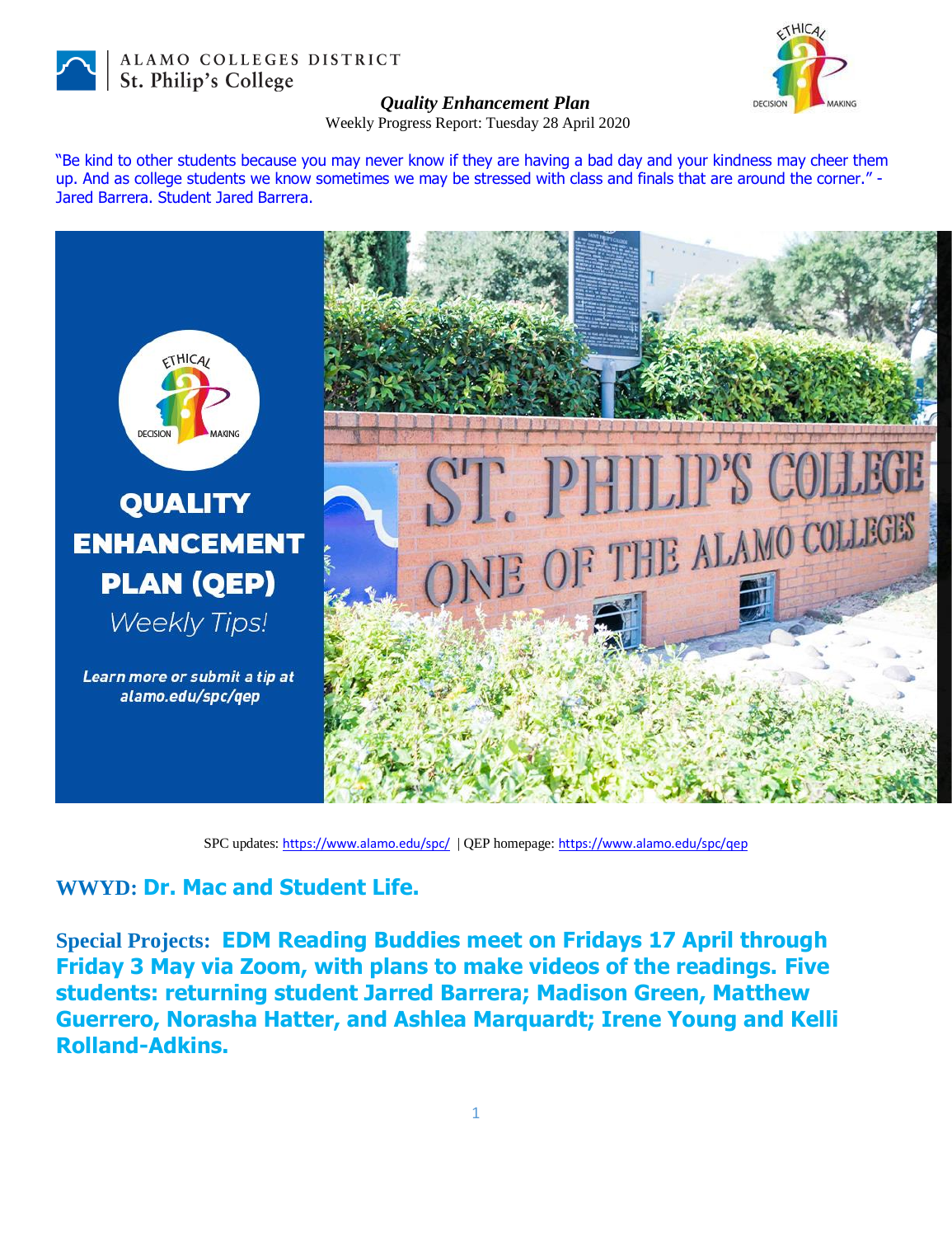**"Students share a story, and explain why they selected that story, how EDM involved, why this is a good book to read at Bowden. This will serve as a resource for other Reading Buddies, housed in Canvas; to see the process. Ms. Zimmerman's suggestion that this not be available to public was taken. Discussion follows; to close out, a brief presentation of their reading buddy experience, and what improvements can be made for the Fall semester."**

**Community Awareness: Histologic Technician Advisory, Wednesday 22 April, 3 pm. Lucy G. Escobedo, Director, Bachelor of Science, Histology Technician (HT), American Society for Clinical Pathologists (ASCP); Jessica Cooper, Dean of Academic Success for Health and Biosciences and Public Service; Thermajean Jones, Chair Health Sciences & Histologic Technology; Cynthia Hernández, Chair of the Committee. 16 participants via Zoom. Liz Castillo, David Kisel, Dr. Manzo.**

**Community Awareness: Occupational Therapy Assistant (OTA) Advisory, Wednesday 22 April, 5 pm. Kathryn Freeman, Director, Masters of Occupational Therapy (MOT); Jessica Cooper, Dean of Academic Success for Health and Biosciences and Public Service; Thermajean Jones, Chair of Health Sciences & Histologic Technology; Dailen Castillo, Chair of the Committee; Diane Galván, Perkins Academic Program Specialist; Dr. Karlene Fenton, High School Programs interested in Health Sciences; Advisers Mr. Gayden, MOT, and Ms. Stevenson, MOT, Starla R. Sweda OTA Student Club report; Dailen …, Chair of the Committee. 17 participants via Zoom. Liz Castillo, David Kisel, Dr. Manzo.**

**Faculty-Student Best Practices sharing: College Services Division, Thursday, 23 April, 2 pm. 34 participants via Zoom. David Kisel, Dr. Manzo.**

**Faculty-Student Best Practices sharing: Student Success Division, Friday 24 April, 9 am. 83 participants via Zoom. Liz Castillo, David Kisel, Dr. Manzo.**

**Faculty-Student Best Practices sharing: Arts & Sciences Division, Friday 24 April, 10 am. 117 participants via Zoom. David Kisel, Dr. Manzo.**

**Upcoming Tasks, Events, and Initiatives**

**Community Awareness: Medical Laboratory Technician Advisory, Friday 1 May, 1:00 pm via Zoom. Adam Moya, Program Director; participation via Zoom.**